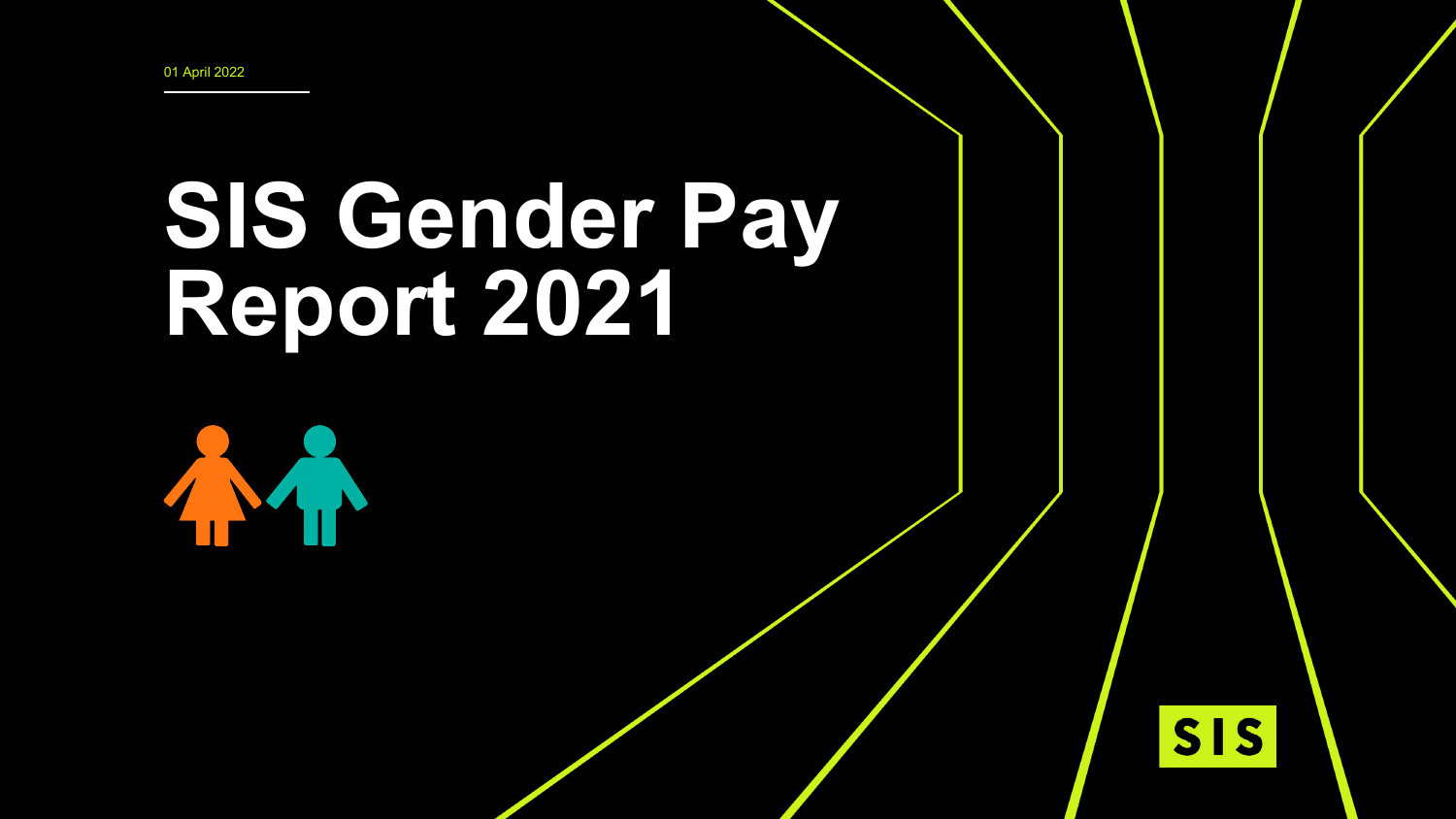## **SIS and the Gender Pay Gap**

The UK government introduced new legislation in 2017 which requires UK employers with 250 or more employees to publish statutory calculations every year to show how large the pay gap is between their male and female employees. The deadline to report the data for 2021 is 4 April 2022. This is the report for the data taken at 5 April 2021.

This report outlines our findings and our thoughts about the gender pay gap at SIS and some initiatives we are considering introducing to reduce the pay gap.

#### **Gender Pay Reporting is Different to Equal Pay**

The gender pay gap is the difference between average hourly rate of pay of all men and all women in the business. This is different to equal pay which addresses the differences between men and women who carry out the same job, similar job or work of equal value.

At SIS, we regularly review our employees' salaries to ensure that men and women are treated equally, and we are comfortable with our position regarding equal pay.

#### **Calculating the Gender Pay Gap**

There are six statutory metrics required from the government. The legislation requires the data to be taken from a snapshot date of 5 April each year.

An employer must publish six calculations showing their:

- Average gender pay gap as a mean average.
- 2. Average gender pay gap as a median average.
- 3. Average bonus gender pay gap as a mean average.
- 4. Average bonus gender pay gap as a median average.
- 5. Proportion of males receiving a bonus payment and proportion of females receiving a bonus payment.
- 6. Proportion of males and females in each quartile pay band (lower to upper)

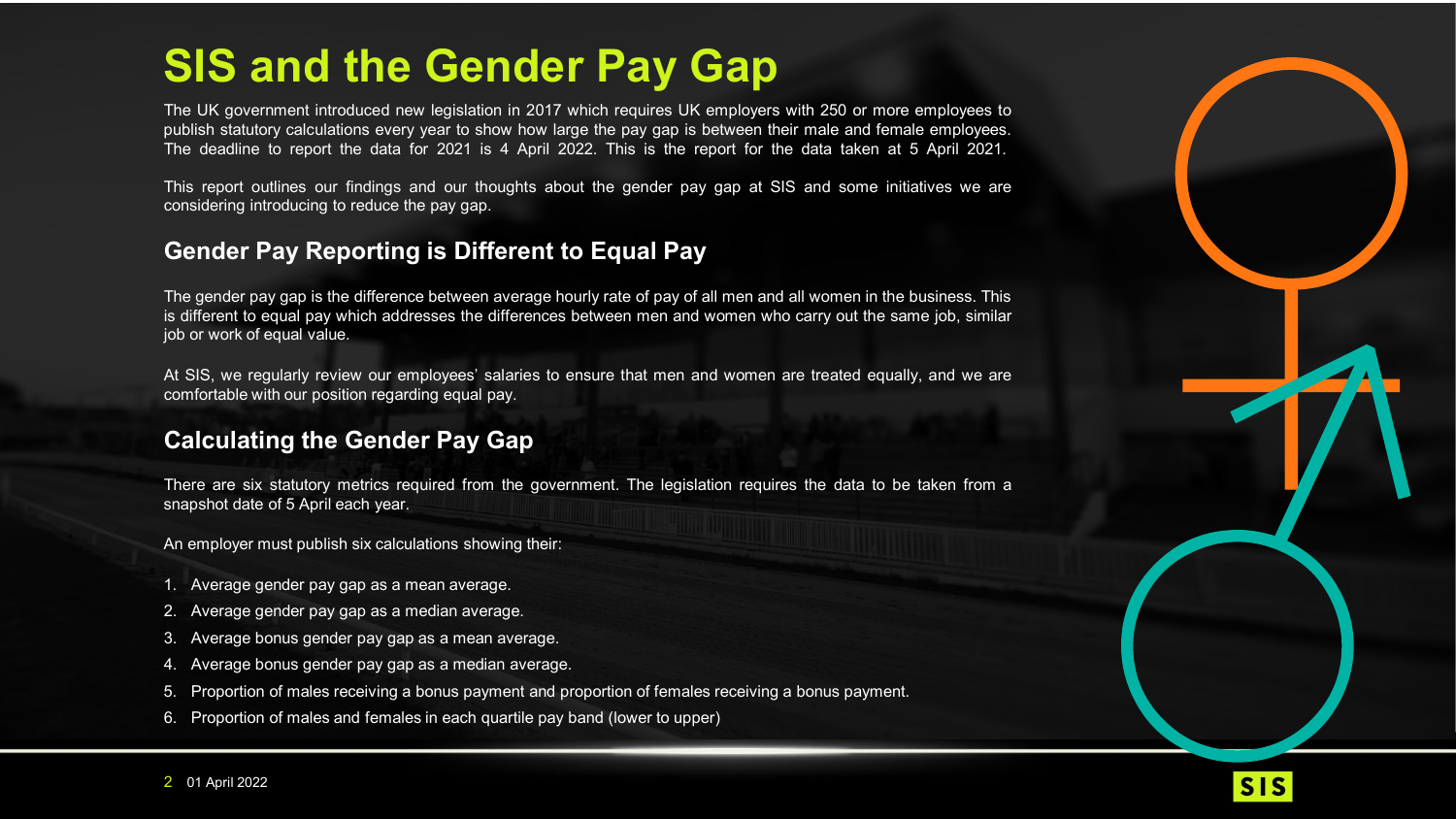#### **What could cause a Gender Pay Gap**

The gender pay gap is based on average pay of all females and of all males in SIS, the biggest cause of a gap is due to the number of men and women in different roles and at different levels in an organisation. For example, if the majority of the employees in the senior pay levels are male and the majority of employees in the lower pay levels are female then there is likely to be a gender pay gap.



#### **Other factors which could cause a gender pay gap are:**

The number of women working in the Company compared to men. Looking at data published by the Office of National Statistics some industry sectors have a more male dominated workforce for example engineering and technology.

Demographics of the workforce by contracted hours. Gender pay gaps can be driven by a Company having a workforce structure with a higher proportion of women in lower paid part time work than men.

A widening of the pay gap can occur when more women than men take time away from work to raise families.



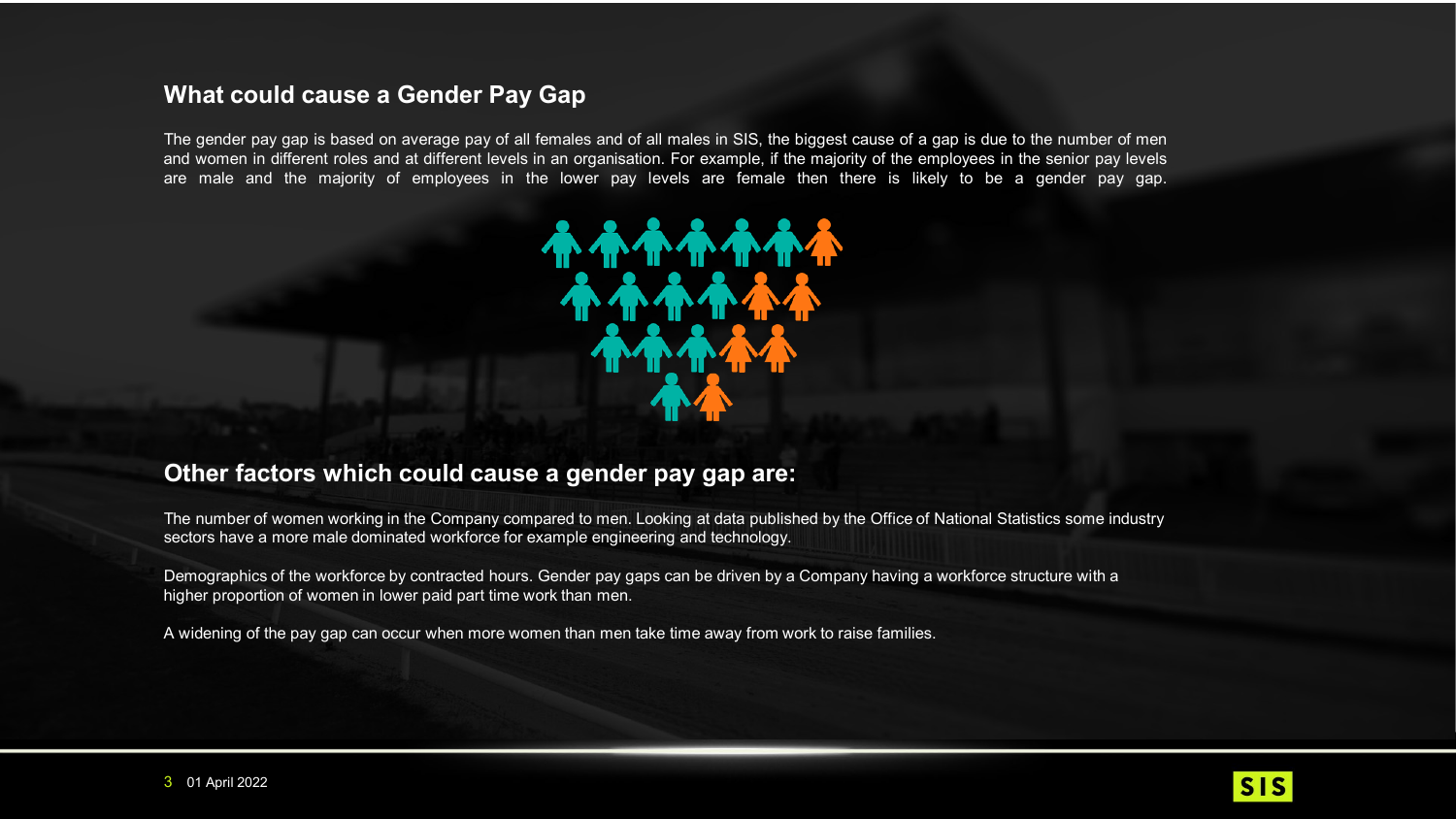### **Gender Pay Gap**

On 5 April 2021 SIS had 304 total employees' (238 male and 66 female). For the purposes of Gender Pay Gap calculation, if employees are paid less than their usual basic pay during the relevant pay period as a result of being on leave (maternity/statutory sick pay) they are not regarded as a 'full pay relevant employee' therefore are excluded from gender pay gap calculations. The hourly pay was calculated in accordance with ACAS guidelines, it includes basic net pay, bonus pay, car allowance and any other allowances.

At SIS, our mean average calculation shows that men were paid 9.34% more than women, significantly lower than the national average of 15.4%. Our median average at 13.02% is also lower than the 15.5% figure reported by the Office for National Statistics (2021) as the median pay gap for all employees.

| <b>SIS PAY</b> |        |
|----------------|--------|
| <b>Mean</b>    | 9.34%  |
| <b>Median</b>  | 13.02% |
|                |        |

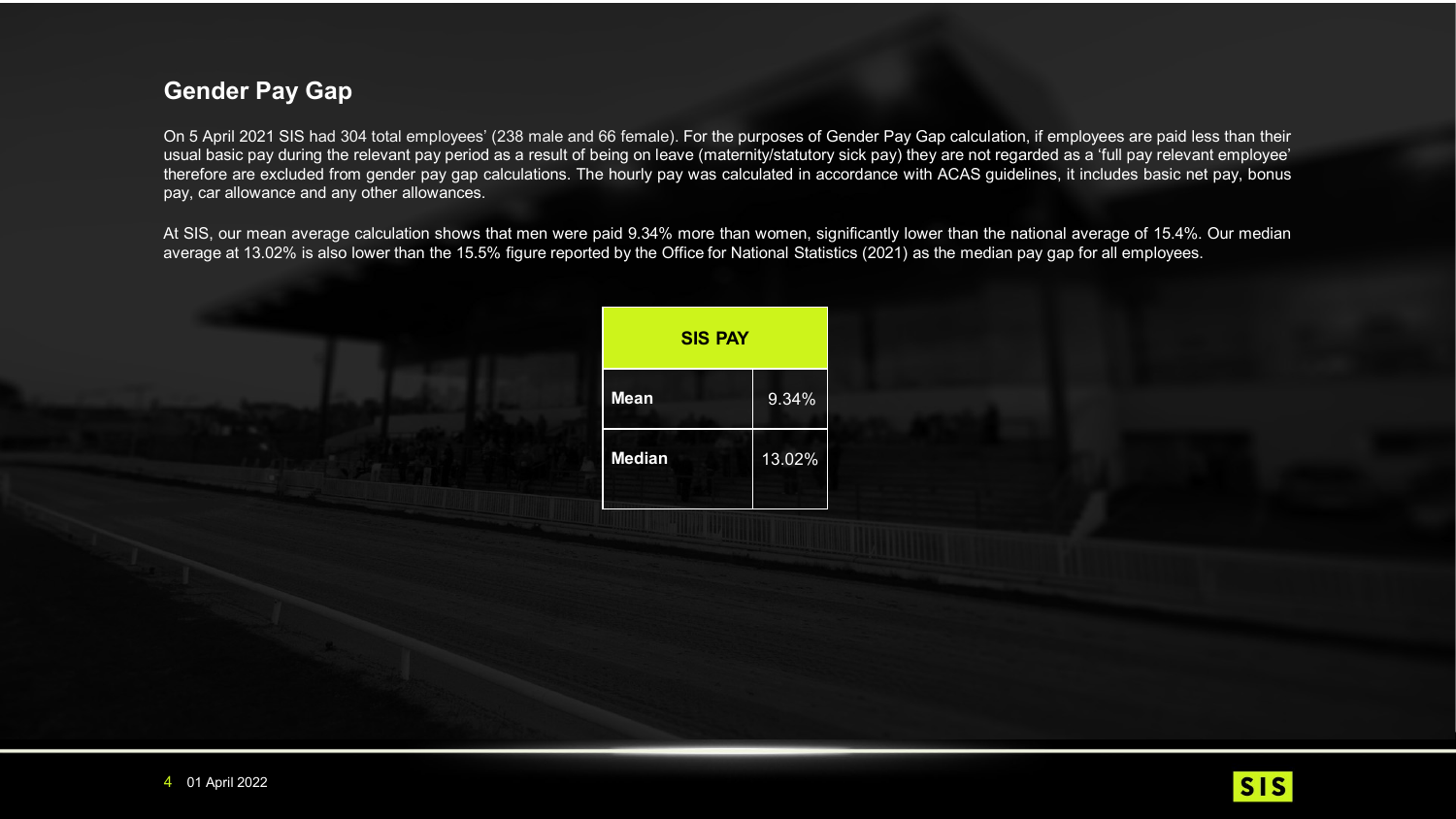#### **Gender Bonus Gap**

The Gender Bonus Gap calculations include all bonuses received during 6 April 2020 to 5 April 2021 by males and females employed on 5 April 2021.

At SIS, our mean bonus pay gap shows that men were paid a bonus 42.42% greater than women. The difference can be attributed to more males employed in senior level roles and more females working flexibly, proportionally, then males. Senior roles have a higher bonus potential and more senior male colleagues participate in the deferred bonus scheme, which is included in the bonus figures and affects our bonus pay gap.

Additionally, the bonus gap calculation does not account for part-time hours. Therefore, a bonus for a part-time female colleague is compared to that of a fulltime male colleague. This results in a bonus gap even if our colleagues were paid the same hourly rate and received the same bonus as a percentage of salary.

| <b>SIS BONUS</b> |        |
|------------------|--------|
| <b>Mean</b>      | 42.42% |
| <b>Median</b>    | 5.79%  |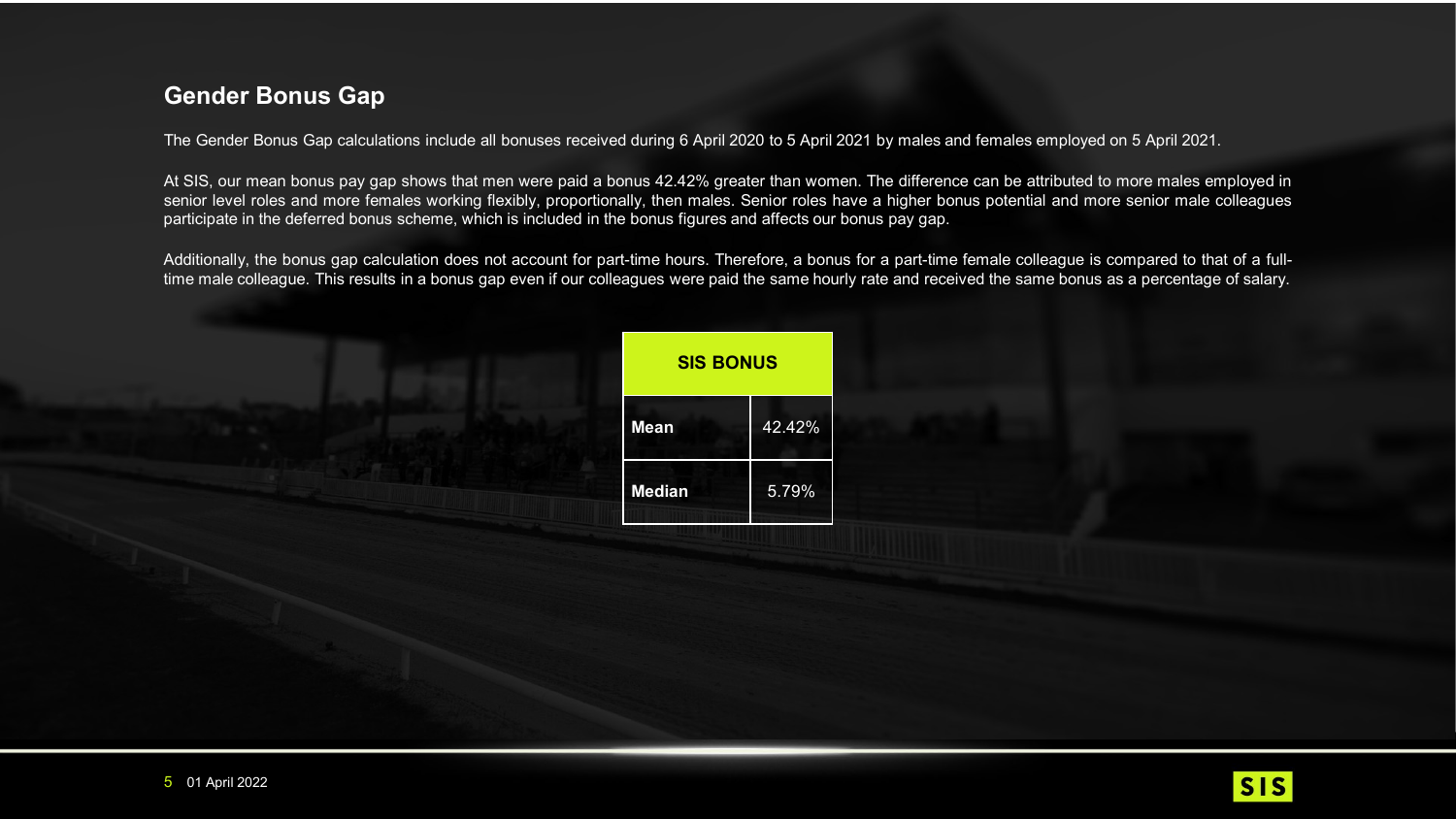#### **Bonus Proportions**

The proportion of male and female employees who received a bonus during 6 April 2020 to 5 April 2021 (rounded):



68% of males and 83% of females received a bonus in the specified period.

The legislation requires us to only consider bonus payments made 12 months prior to the snapshot date of 5 April 2021. At SIS our bonus payments are paid on or around the 25th of April, therefore for the purposes of this report we have to consider bonus payment data from the prior year (April 2020). Consequently, the majority of employees who are shown to not have received a bonus are new starters who joined the company from January 2021 and therefore did not receive a bonus for Financial Year 2020. Further, due to the pandemic and resulting period of furlough, payment of bonuses for the 2020/2021 Financial Year was deferred from April to October 2020 (though this has no impact on the report).

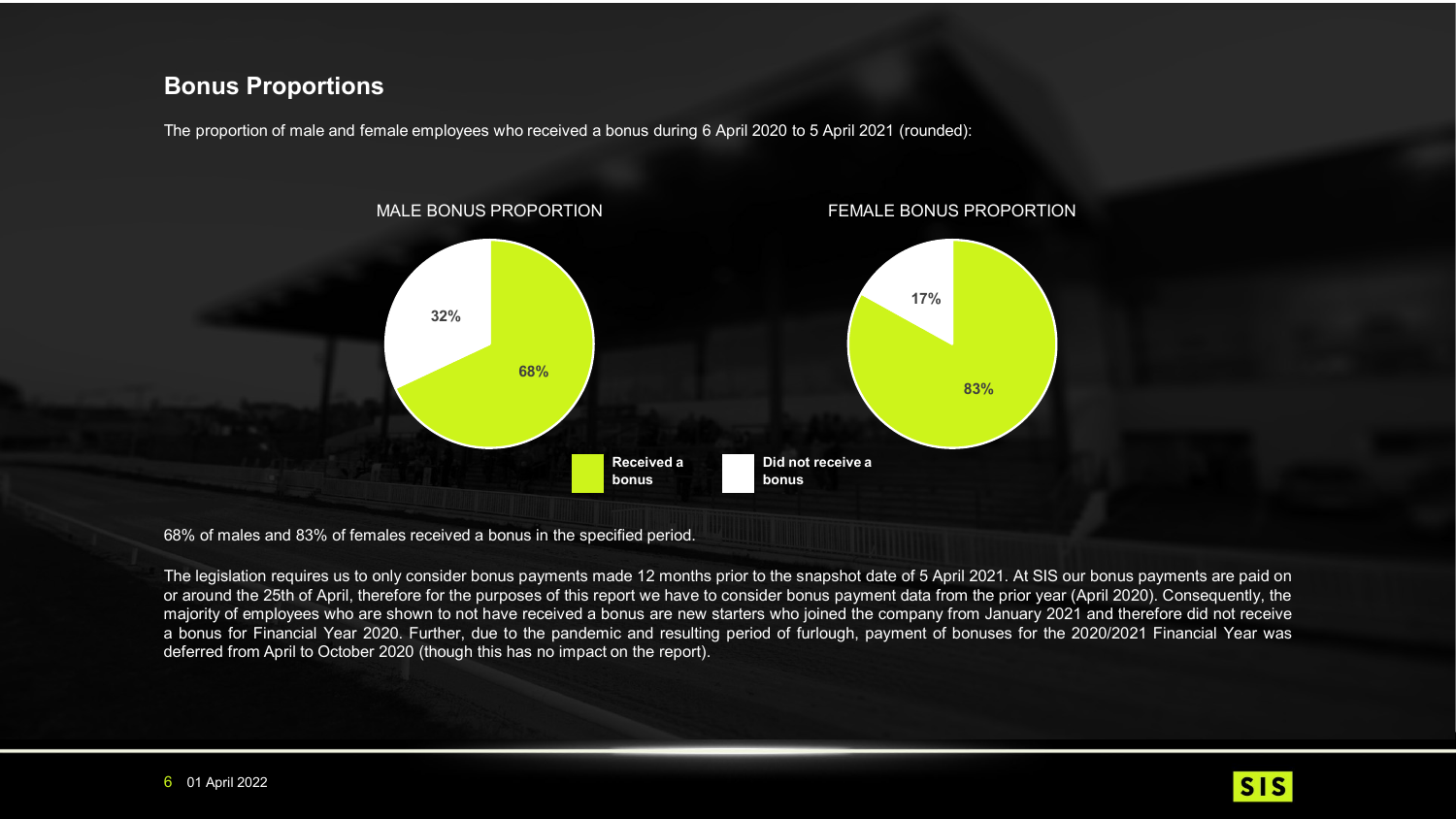### **Proportion of Males and Females in each Quartile Pay Band**

The final calculation is to order the males and females from lowest to highest pay and split into four groups. The below illustrates the gender distribution at SIS when employees are placed in equally sized quartiles based on pay.